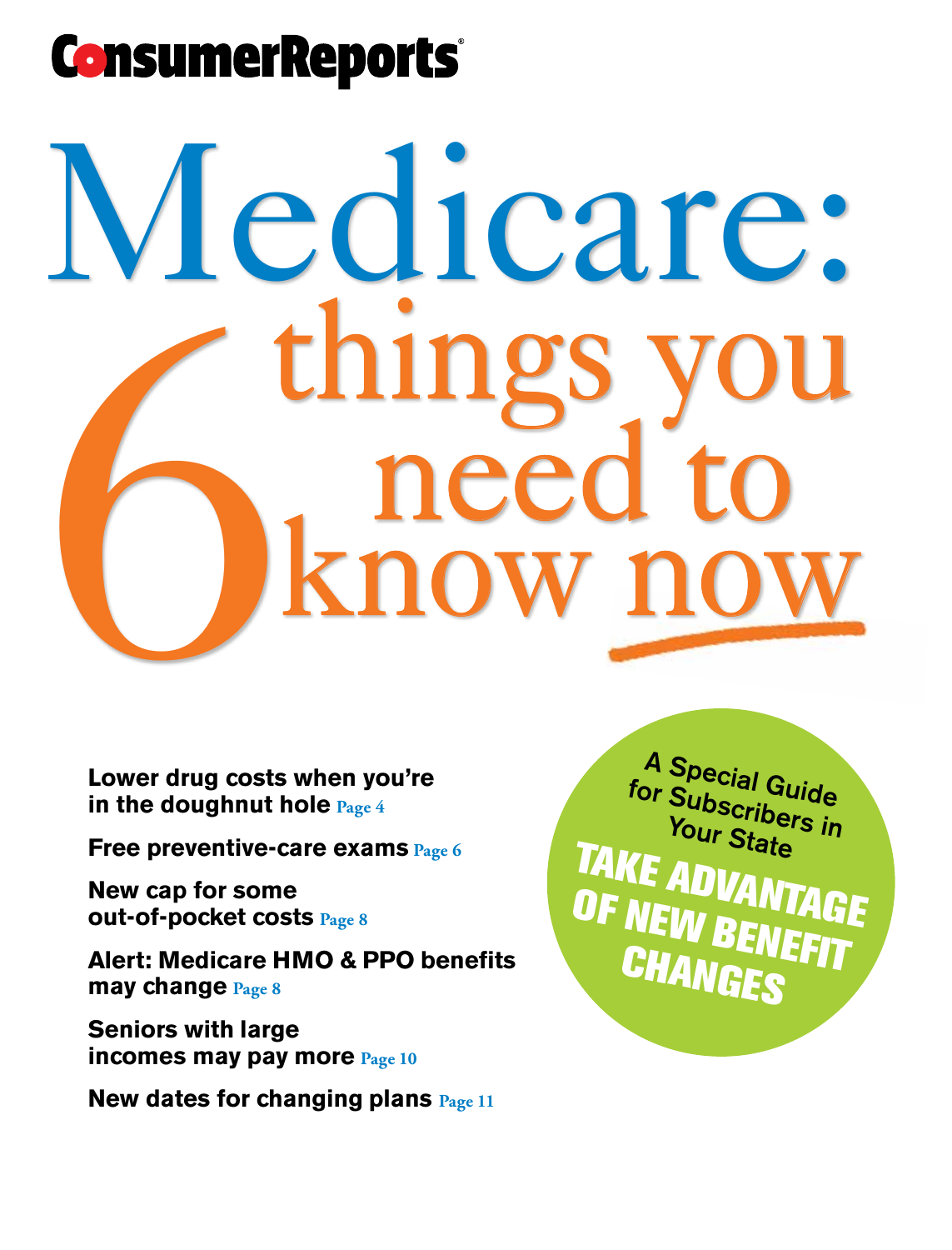#### **Get the most from your Medicare benefits**



If you or a loved one is eligible for Medicare, you need to know about important new services and changes to the program, available right now, mostly due to the Affordable Care Act passed in 2010. That's true whether you are currently on Medicare, about to become eligible, or helping a parent or loved one who is on the program.

Consumer Reports developed this brief guide and included an updated version in this magazine to let you know how the new health-care law will affect Medicare and your benefits in 2012. Since our founding

75 years ago, we have focused on providing easy-to-understand comparative information to help consumers make the best decisions in the marketplace.

In addition to the benefits this guide covers, there are numerous other changes taking effect in the Medicare program that are intended to reduce costs by improving the quality and safety of the way services are delivered. Those changes don't directly affect individual benefits, but they are designed to strengthen Medicare and improve health outcomes.

You can play a part in helping to keep Medicare costs down: Carefully review your bills and report any errors. Also report any unusual or suspicious offers to get Medicare services. To find out more about preventing misleading and costly practices, go to *www. stopmedicarefraud.gov.*

We also ask that you share this guide with others. It is available for download on our website at *ConsumerReportsHealth.org/freeguides* and in Spanish at *espanol.ConsumerReports.org/salud.*

And as always, we welcome your feedback, your partnership, and your collaboration as we work together to address the concerns and advance the interests of America's health-care consumers.

in Solt

**Ji**m Guest **RESIDENT** Consumer Reports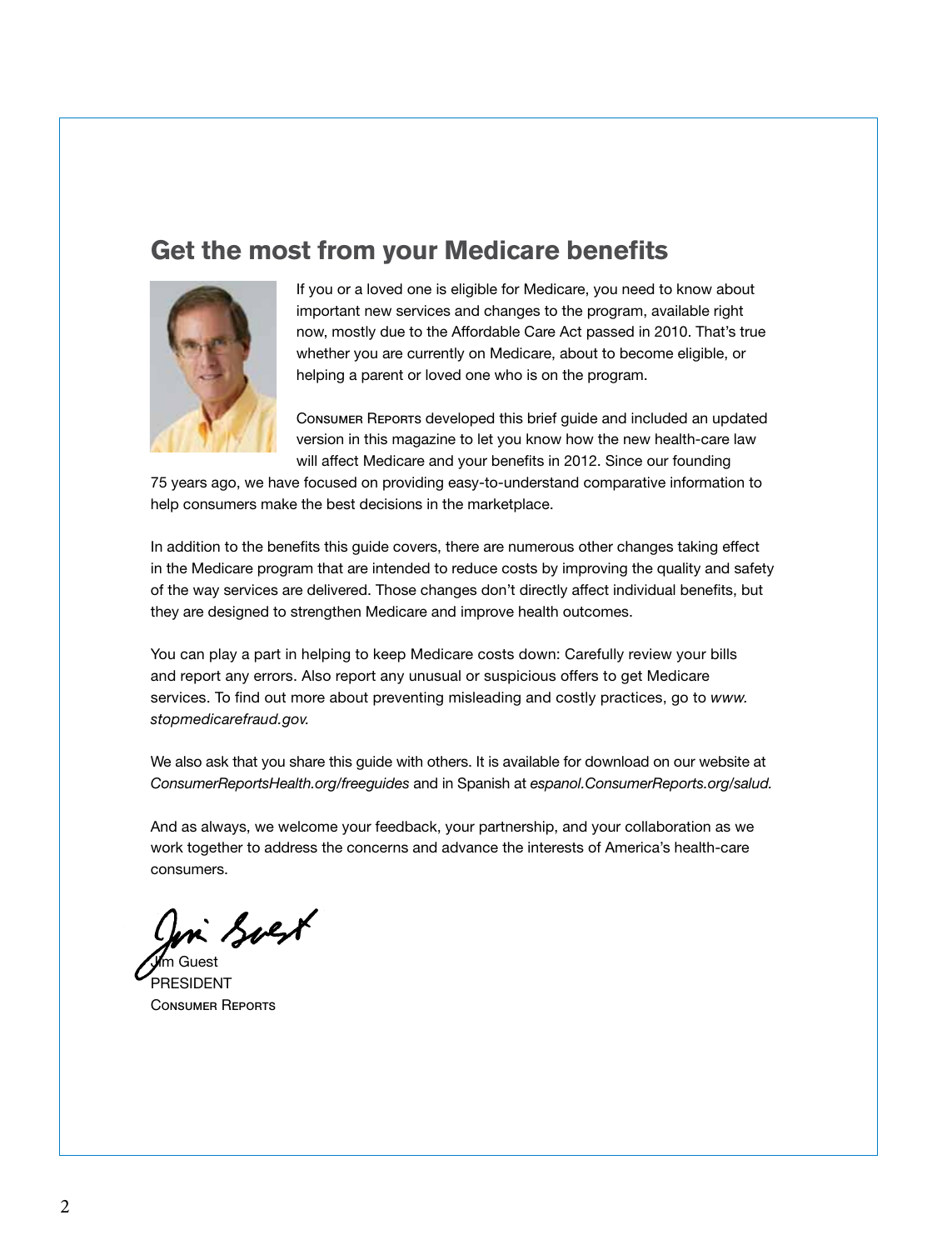## How to use this guide

IF YOU'RE WONDERING HOW key changes to Medicare in the 2010 health-reform law will affect you, you're not alone. Some 36 million Americans are covered by original Medicare, and 11 million are enrolled in private Medicare Advantage plans. This Consumer Reports publication is your guide to the information you need for understanding today's Medicare.

#### **Are you ...**

- **•** Turning 65? Here's what you need to know before you sign up for Medicare (page 12).
- Hard-hit by prescription drug costs? (page 4).
- **•** Paying for (or skipping) preventive care? Get your new free annual wellness visit (page 6).
- **•** Feeling the pinch of co-pays in Medicare Advantage? (page 8).
- **•** Thinking it's time to change plans? Check the dates for Medicare open enrollment (page 11).
- **•** Need more info? See contact information for key agencies in the back of this booklet.

#### **First things first: Know what kind of Medicare you have**

About one in four Medicare recipients now belongs to a private Medicare Advantage plan instead of original Medicare. Your costs and benefits might vary significantly depending on which type of Medicare you have, so

it's important to know the difference.

**Original Medicare** is the familiar program that has been around since 1965, in which the government pays Medicare's share of your medical bills directly to doctors, hospitals, and other



health-care providers. You can go to any provider anywhere in the country who accepts Medicare reimbursement.



**Medicare Advantage** plans are private plans that you can choose in place of original Medicare. The vast majority require you to get your care within a local provider network. You will also be responsible for the plan's deductibles and co-pays. You cannot buy a Medigap plan if you are on Medicare Advantage.

**Medigap plans (**a type of Medicare supplement) are private plans that you can buy to cover all or part of original Medicare's deductibles and co-insurance.

**Medicare Part D** plans are private plans that cover prescription drugs. Most Medicare Advantage plans include Part D coverage. If you are on original Medicare or have a Medicare Advantage plan that does not include Part D, you can buy a separate stand-alone Part D plan.

#### **What type of Medicare do I have?**

If you're in a Medicare Advantage plan, your insurance

card will probably not say "Medicare Advantage." Instead, the name of the plan, such as "Secure Horizons," will appear on your insurance card.

To find out which type of Medicare you have, call 800-MEDICARE (800-633- 4227) and provide your "Medicare number." That's the number on your red, white, and blue Medicare card (pictured

at left). All Medicare enrollees have this card, including those in Medicare Advantage plans. When you reach a representative, ask whether you are in original Medicare or are enrolled in a Medicare Advantage plan.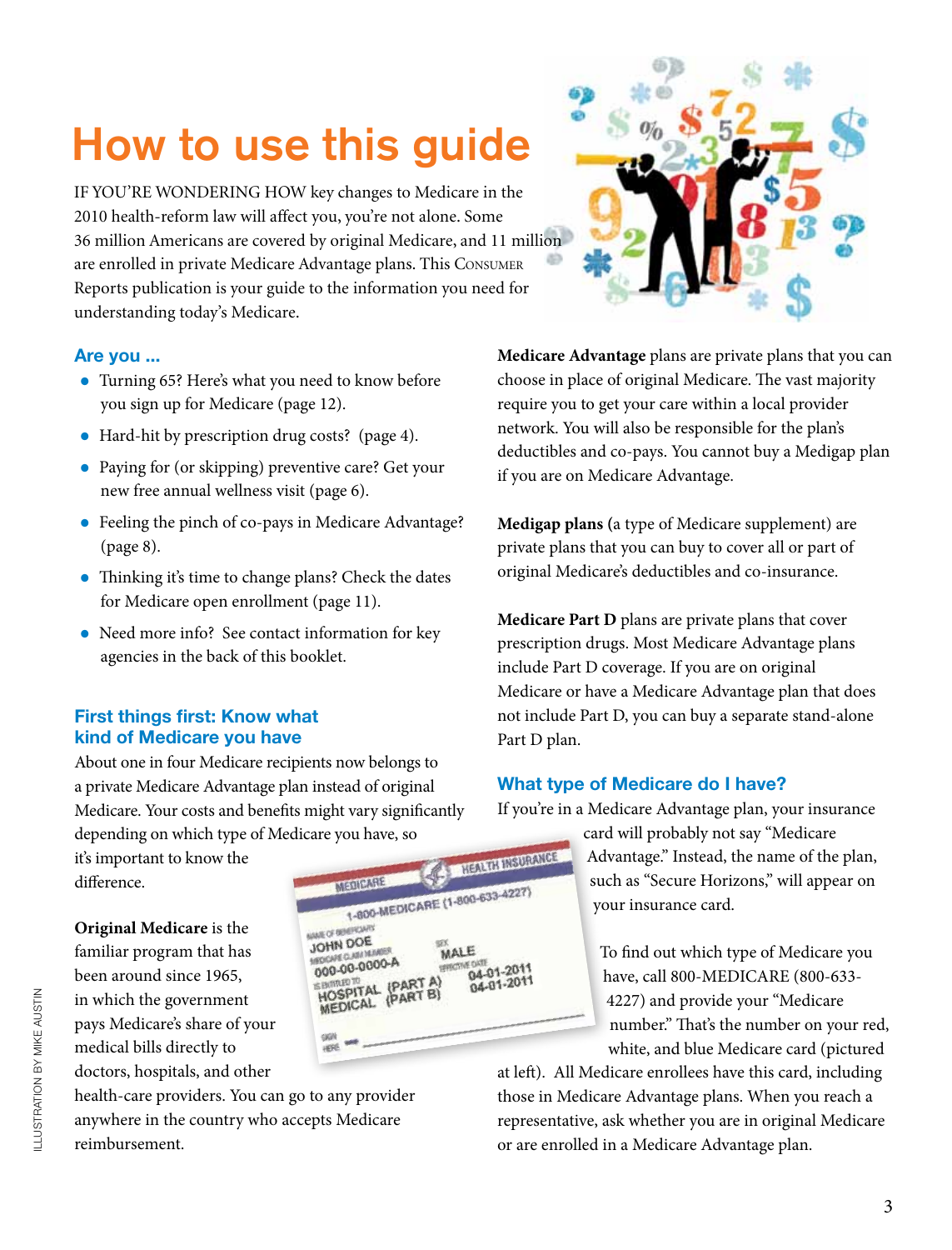# Drug discounts<br>Your prescription medicine may be more affordable

YOU MAY BE FAMILIAR WITH the "doughnut hole." That's the point in Medicare Part D drug plans where you have to start paying more for your medications. In 2012, that's once you and your drug plan together have paid \$2,930 in drug costs, not counting your Part D premiums. The average plan pays about 25 percent of this initial amount but some are more generous, including some Medicare Advantage plans.

#### **What's new?**

If you hit the doughnut hole in 2012, you'll receive an automatic 50 percent discount on brand-name drugs and a 14 percent discount on generic drugs.

#### **How it works**

The doughnut hole lasts until you have spent \$3,728. The good news is that the 50 percent brand-name discount is counted as if you had spent it out of pocket. But that's not true of the generic discount. If you purchase a \$10 generic, only your share of it, \$8.60, will count toward getting you out of the doughnut hole. Once out of the hole, you will pay 5 percent of your drug costs until the end of the year. In coming years, your share of costs within the doughnut hole will gradually decrease until it is no more than the 25 percent share you pay, on average, for drugs before entering the hole.

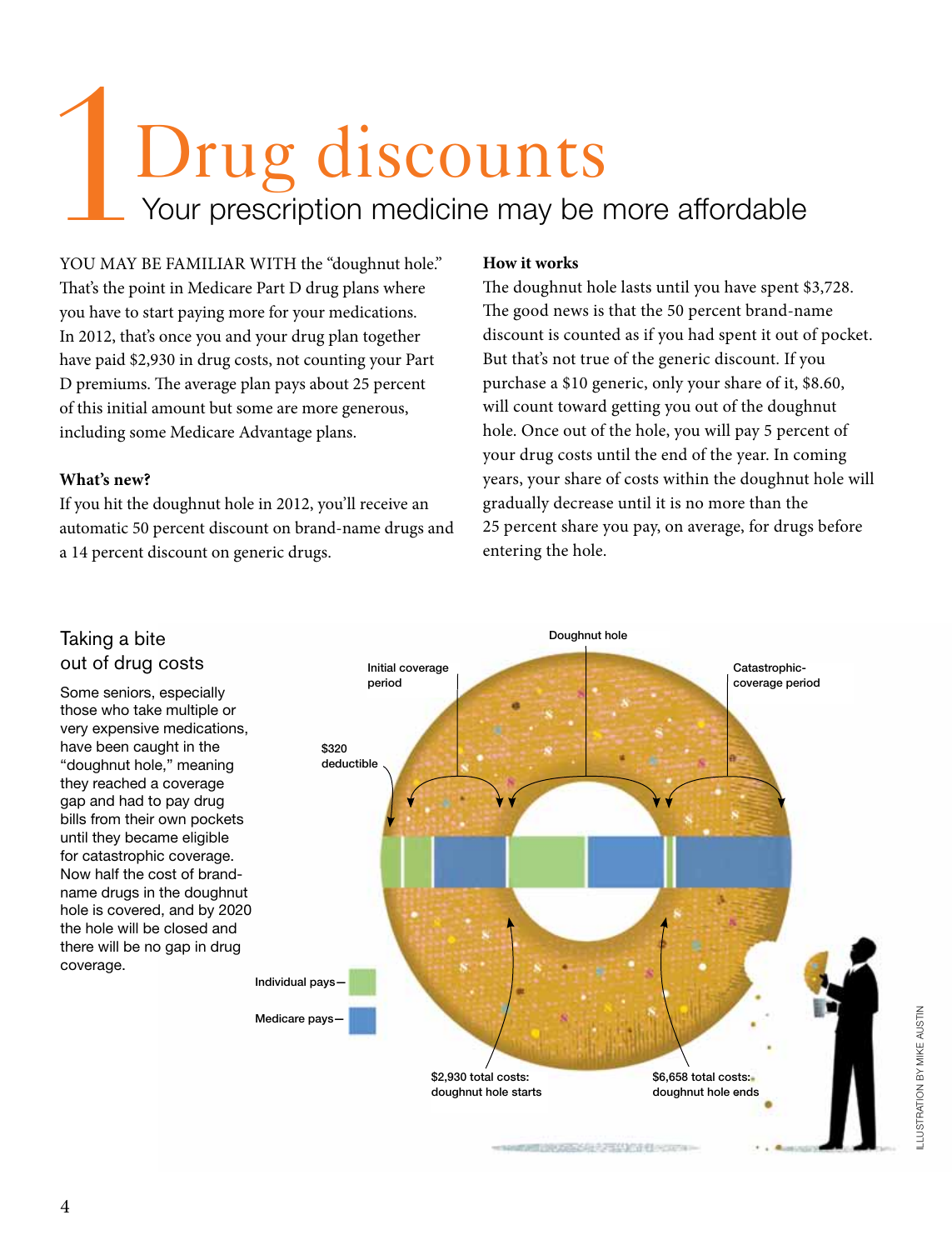

David Pezzat

*"My drug plan doesn't cover much and I have big co-pays for my insulin*  and blood pressure medication. This doughnut hole discount will help."<br>—Benita Martinez, 71, of McAllen, Texas, is headed for the doughnut My drug plan doesn't cover much and I have big co-pays for my insulined and blood pressure medication. This doughnut hole discount will help.

#### **How to choose a Medicare drug plan**

If you are already enrolled in a Part D "stand-alone" plan or a Medicare Advantage plan that incorporates drug coverage, you can switch plans for the coming calendar year during the annual open-enrollment period. In 2011 open enrollment runs from October 15 to December 7.

Depending on where you live, you might have dozens of private plans to choose from, with differing premiums, co-payments, and levels of coverage, including which drugs are covered. The difference between picking a plan that is right for you and choosing one that isn't can be thousands of dollars per year in premiums and out-ofpocket expenses.

#### QUESTIONS? ?

You can find the basics of Part D plans at Medicare's website, Medicare.gov. The site can answer most questions. It also links to the Medicare Part D Plan Finder, which can be used to compare offerings and coverage options in your area. This feature includes an easy-to-use interactive tool that allows you to compare plans based on what you would pay for your personalized list of drugs. Also consult the Medicare Rights Center website, at *medicareinteractive.org,* as you explore your options. The site also has a good discussion of the basics of the Medicare Part D benefit.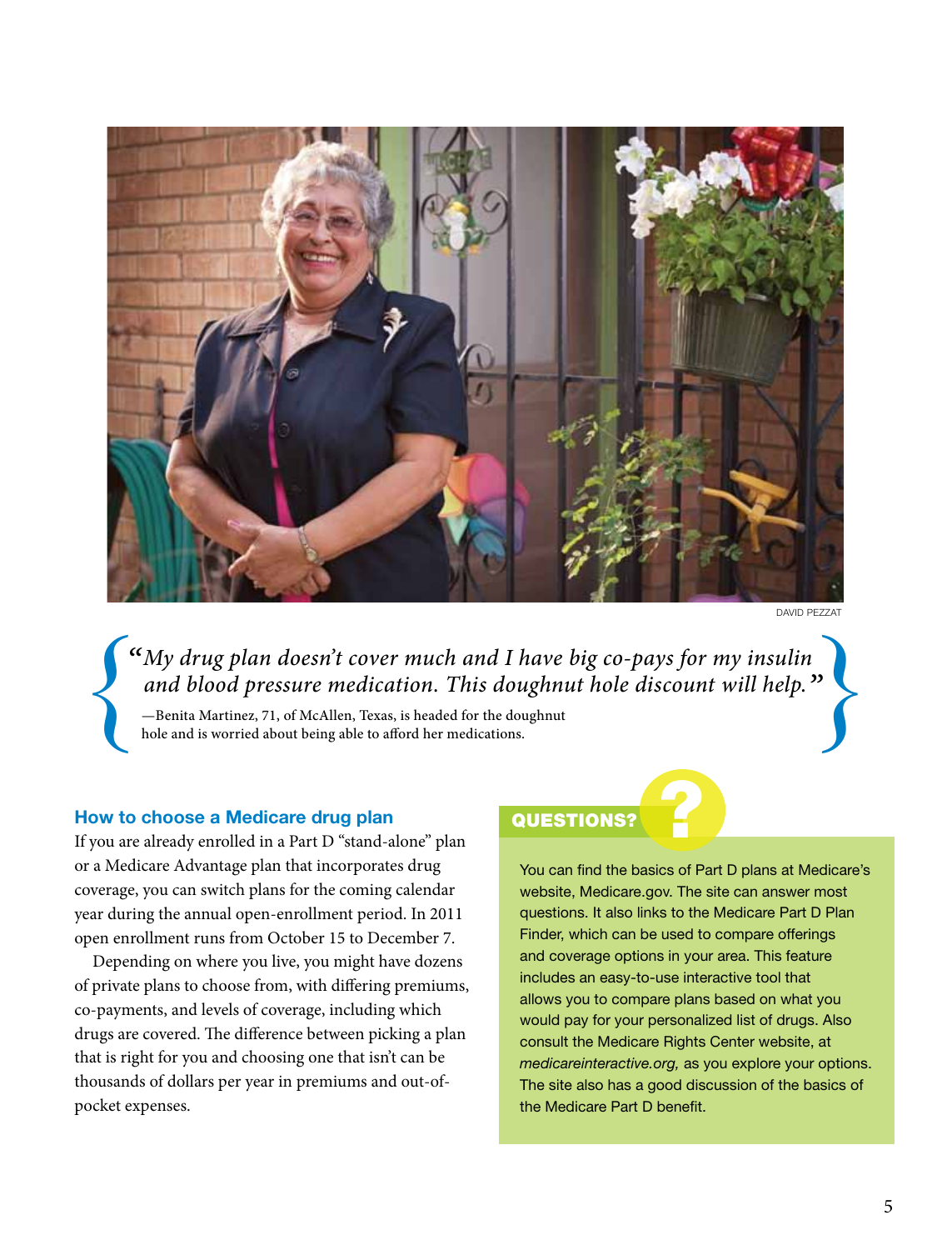## Free preventive care No need to put off some exams because of cost DE

EVERYONE on Medicare is now entitled to free or lowcost coverage of selected preventive services, including an annual "wellness visit," where you can go over the general state of your health with your doctor and work on a plan to stay as healthy as possible. When you call for an appointment, be sure to say it's for your "annual wellness visit." If you ask for a "checkup" or "physical," the office person might not use the correct billing code, causing you to be charged for the visit.

This benefit started in 2011 for people in original Medicare and is starting in 2012 for people in Medicare



scott dingman

Advantage. Some Medicare Advantage plans voluntarily added this benefit early, so check with your plan.

#### **What is covered?**

A long list of preventive services that experts have judged to be worthwhile. They include flu and pneumococcal vaccines, bone-mass measurements, smoking-cessation counseling, and screenings for cancer (colorectal, prostate, and breast) and HIV. A partial list is at right. Some preventive services, such as aortic-aneurysm, glaucoma, and diabetes screenings, and hepatitis B vaccines, are covered only if you are in certain risk groups.

#### **How it works**

If your doctor or clinic participates in Medicare (and most do), you don't have to do anything to take advantage of the benefit other than make an appointment for the preventive care. In other words, you won't have to pay up front and get reimbursed later.

Some of these services are covered only once every few years and others are covered only if you meet specific criteria, so be sure to follow Medicare guidelines.

Although you will pay nothing for the tests or screenings, you may be charged a co-pay for the associated office visit or if the test turns up something that needs to be diagnosed right away (such as a polyp removed during a colonoscopy).

#### *"I was glad to hear the new plan would give me a free wellness exam so I can have a better idea of what's going on with my health." f*  $\left\{\n \begin{array}{c}\n \text{``I was glad to hear the new plan would give me a free wellness exam so I can have a better idea of what's going on with my health."\n \end{array}\n\right\}$

—Larry Gibbons, 68, of Fuquay Varina, N.C., is entitled to a free annual wellness visit starting in 2011 because of changes to Medicare.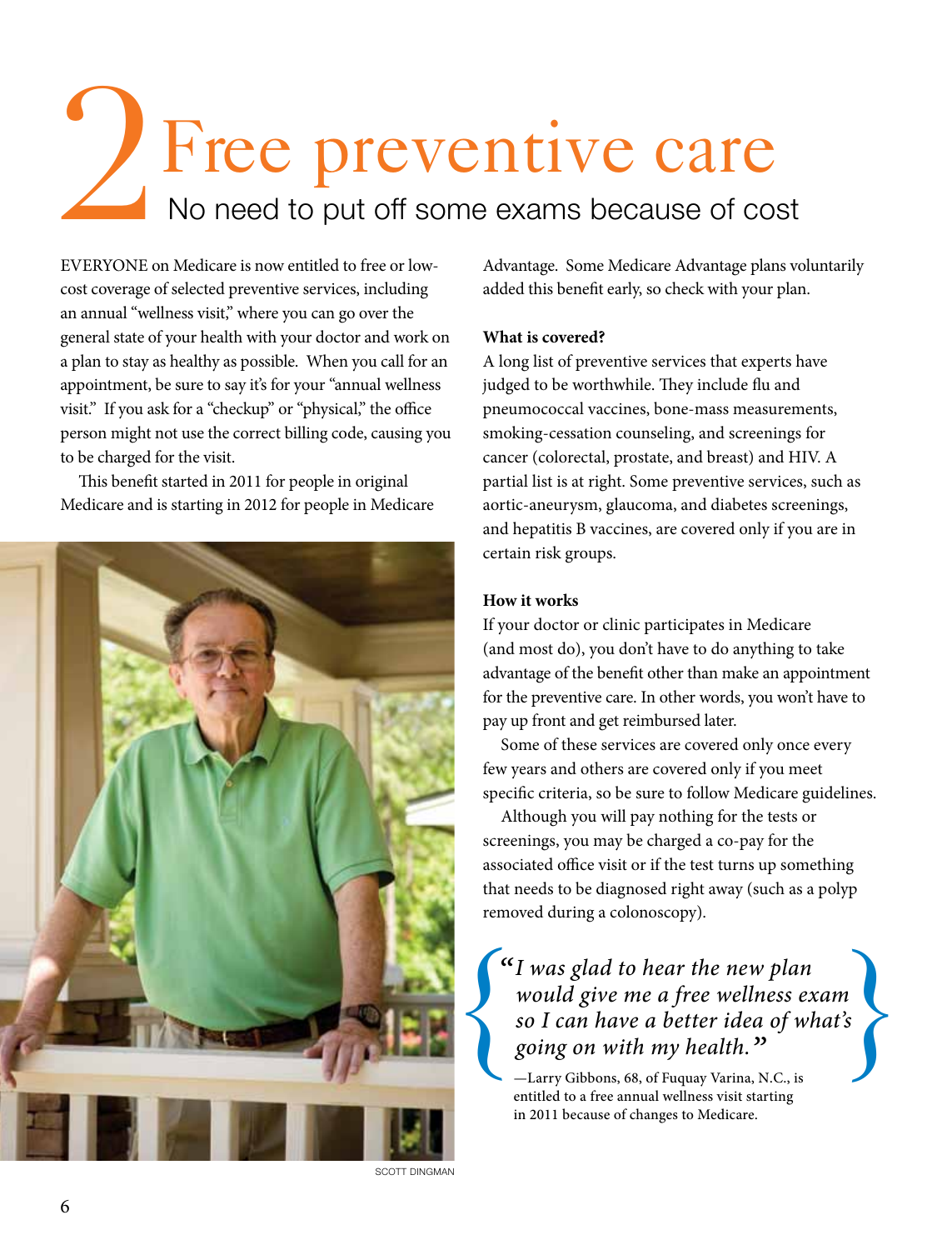*"I haven't been to my family doctor in many years. I just couldn't afford it."* **<br>
Figure 1** avent been to<br>
my family doctor<br>
in many years.<br>
I just couldn't<br>
afford it "

—Bessie Fields, 74, of Manchaca, Texas, can now get preventive care with no out-of-pocket costs along with millions of others who are on Medicare.



#### What's covered?

Blake Hutson

| <b>SERVICE</b>                                         | <b>MEDICARE COVERS </b>                                                                                                                                                             |
|--------------------------------------------------------|-------------------------------------------------------------------------------------------------------------------------------------------------------------------------------------|
| One-time "Welcome to Medicare" exam                    | 100% of the Medicare-approved amount (no Part B deductible)                                                                                                                         |
| Annual wellness visit                                  | 100% of the Medicare-approved amount (no Part B deductible)                                                                                                                         |
| Prostate cancer screening                              | 100% for PSA test (no Part B deductible); 80% of the Medicare-<br>approved amount for digital rectal exam (after Part B deductible)                                                 |
| Colon cancer screening                                 | 100% for fecal occult blood test, flexible sigmoidoscopy, and<br>colonoscopy (no Part B deductible); 80% of the Medicare-approved<br>amount for barium enema (no Part B deductible) |
| Screening mammograms                                   | 100% of the Medicare-approved amount (no Part B deductible)                                                                                                                         |
| Diabetes screening                                     | 100% of the Medicare-approved amount (no Part B deductible)                                                                                                                         |
| Pap smears, pelvic exams, and<br>clinical breast exams | 100% for Pap lab test, Pap test collection, pelvic exam, and clinical<br>breast exam (no Part B deductible)                                                                         |
| Blood tests for heart disease                          | 100% of the Medicare-approved amount (no Part B deductible)                                                                                                                         |
| Flu shot                                               | 100% of the Medicare-approved amount (no Part B deductible)                                                                                                                         |
| Pneumonia vaccine                                      | 100% of the Medicare-approved amount (no Part B deductible)                                                                                                                         |
| <b>Hepatitis B vaccine</b>                             | 100% of the Medicare-approved amount (no Part B deductible)                                                                                                                         |
| Medical nutritional therapy                            | 100% of the Medicare-approved amount (no Part B deductible)                                                                                                                         |
| Glaucoma screening                                     | 80% of the Medicare-approved amount (after Part B deductible)                                                                                                                       |
|                                                        |                                                                                                                                                                                     |

Medicare Rights Center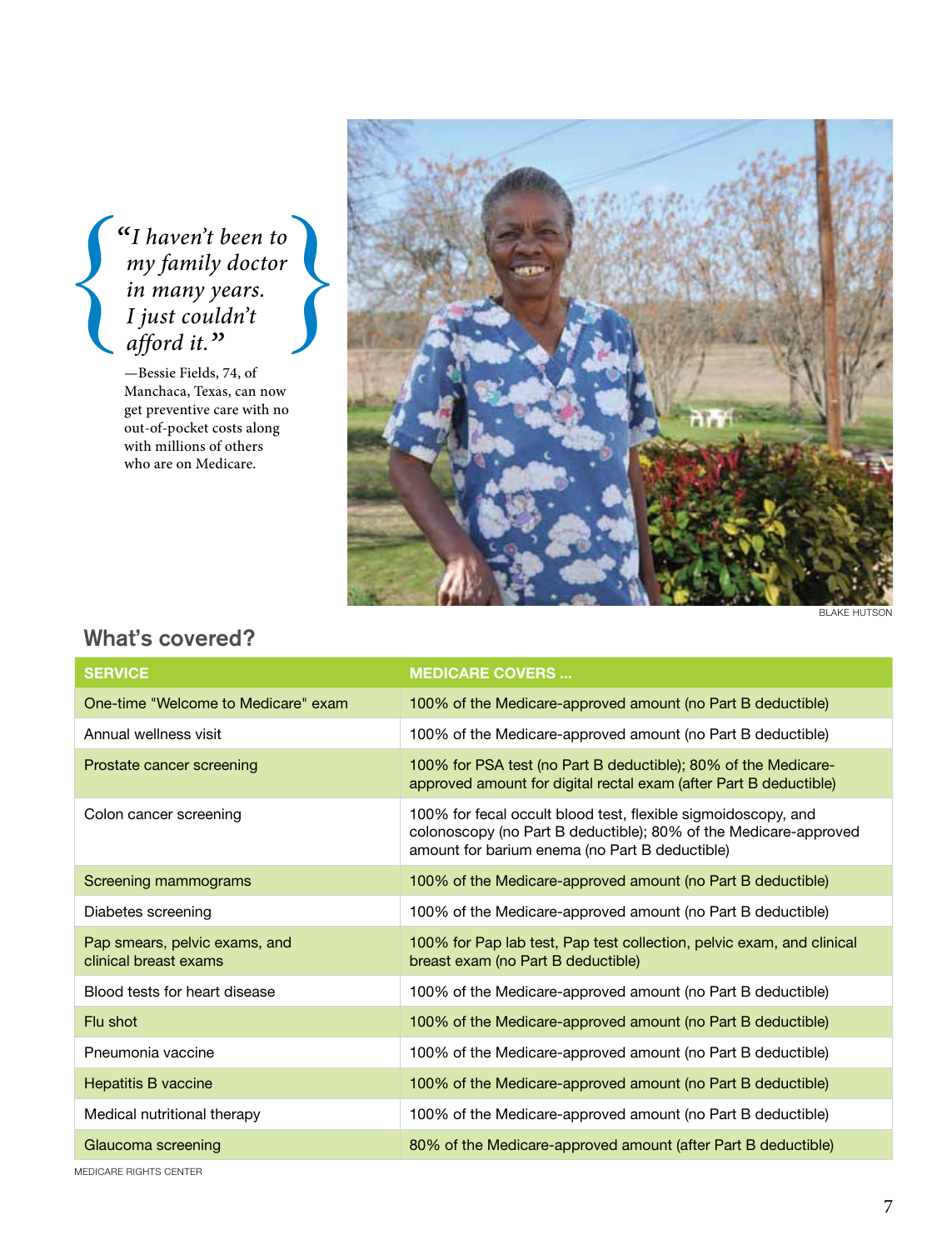## Ceiling on Medicare **3** Ceiling on<br>Advantage<br>Costs are limited if you s

Costs are limited if you stay in the network

Consumers in private Medicare Advantage plans have a major new financial protection. Previously, if you elected to get your Medicare benefits through Medicare Advantage, there was no limit to what you might owe in co-insurance or co-payments. Original Medicare also has no limit on out-of-pocket costs, but you can buy

a supplemental policy to take care of them. You're not allowed to do that with a Medicare Advantage plan.

#### **What's new?**

The Medicare program now requires Medicare Advantage plans to put a cap on your total out-of-

### Medicare Advantage benefits may change Payments to plans will be adjusted to reward quality  $4b$

AN EXPERT BOARD that advises Congress has noted for several years that the federal government essentially overpays Medicare Advantage plans for the services they provide to enrollees. The overpayments cost taxpayers and Part B premium payers extra money. The excess payments will phase out starting in 2012 until plans receive about the same amount of money that original Medicare spends per enrollee. That may affect benefits or out-of-pocket costs for plan members.

#### **Rewarding quality**

At the same time, Medicare is giving bonuses to plans that do a better job of keeping beneficiaries healthy and provide superior customer service. Plans are ranked on a five-star system, and those with three or more stars will get a bonus, which must be used to provide extra services or reduce premiums. You can look up a plan's rating on Medicare.gov, Medicare's consumer website.

#### **What to do**

Study your options carefully during your next openenrollment period, when you can switch from one Medicare Advantage plan to another, or go back into original Medicare if you choose (see page 11 for new open-enrollment dates).

*"I shopped around and now we have a better Medicare Advantage plan than we did before. You really have to look at what the benefits are and stay educated."*  <sup>**\***I shopped around and now we<br>have a better Medicare Advantage<br>plan than we did before. You<br>really have to look at what the<br>hangits are and stay advantage?</sup>

> —Joy Johnson, 67, of Las Vegas, Nev., found a Medicare Advantage plan that covered a motorized wheelchair for her husband, Dwayne, 69, whose mobility is limited by multiple sclerosis. Their previous plan denied coverage because he could still walk a short distance on his own.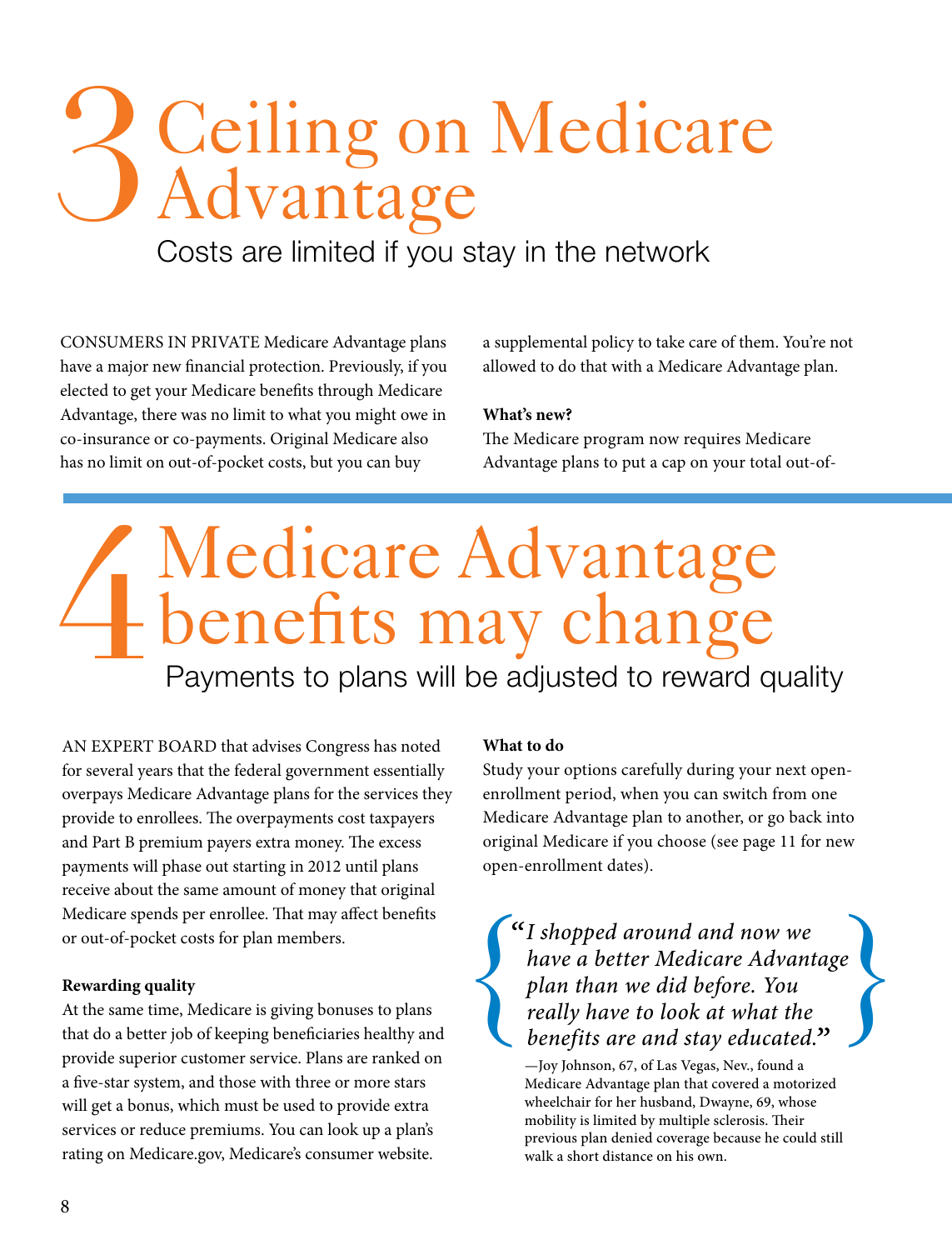pocket expenses (not counting premiums). The most you'll have to pay in 2012 for the care you receive *within* your plan's network is \$6,700, though plans have the option of setting this cap as low as \$3,400. PPO plans, which allow you to go out of network by paying a larger share of the cost, must cap your total out-of-pocket costs for both innetwork and out-of-network care at \$10,000, though they have an option of setting a lower cap of \$5,100. These caps do not apply to Part D drug coverage if your Medicare Advantage plan has that benefit.

#### **What to do**

Whenever possible, arrange to get your care from providers in your plan's network. Even if a hospital is in the network, some of the doctors who practice there might not be, so be sure to ask for in-network doctors if you are hospitalized.





**Nancy Metcalf** *is* Consumer Reports' *expert on insurance, health care, and health reform. Contact her at asknancy@ ConsumerReportsHealth.org.*

#### **Ask Nancy:**

#### What's going to happen to my Medicare Advantage plan?

Question: I'm currently enrolled in a Medicare Advantage health plan. With the changes to these plans, would I be better off enrolling in original Medicare or continuing with the Medicare Advantage plan?

Answer: There's no single answer to whether you're better off sticking with your current Medicare Advantage program or switching to something else. Medicare Advantage plans can and do frequently change their benefit structures.

The best course of action is what you should be doing every year anyway: During the fall open-enrollment period, look carefully at your options. Has your current plan changed? Are your doctors and drugs still on its list? Try to estimate how the premium (if any) and your projected out-ofpocket health-care expenses compare with the cost of original Medicare plus a Medigap plan and a Part D plan.

 Don't rely solely on the glossy brochures you get in the mail to make your choice. Go to the Medicare program's interactive Medicare Plan Finder at Medicare.gov, where you can compare plans (including original Medicare) on the basis of quality, cost, and benefits, and even click through to look at a plan's provider network. You can also get free counseling from your State Health Insurance Assistance Program (listed starting on page 14).

Sampsel preston photography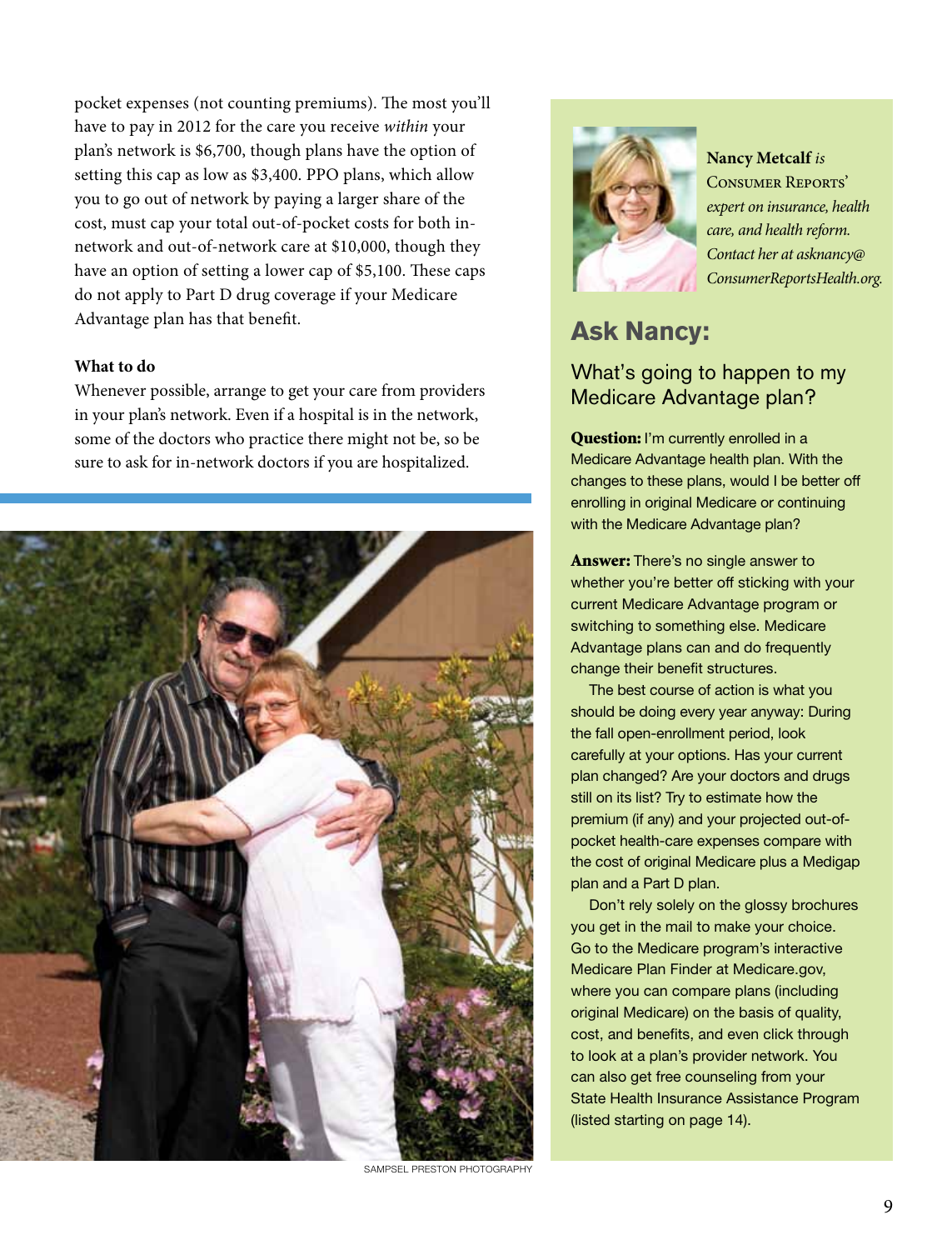

chris hamilton

*"I don't object to paying a higher premium. It's a means test, and everyone should be willing to participate. But our premiums keep going up each year that's the thorn in my side." <sup>CHRIS HAMILTON***<br>
<b>EXACTLE 10 A** *bigher premium. It's a means test, and everyone*<br> *should be willing to participate. But our premiums keep going up each year*—<br> *that's the thorn in my side.* "<br>
—Thomas Schwarzer, 72, </sup>

—Thomas Schwarzer, 72, and his wife, Marie, 73, of Atlanta, Ga., pay higher premiums for Part B and Part D because of their income level.

## Premiums for prescription drug coverage are now affected Seniors with large<br>incomes may pay more

HIGHER-INCOME people have had to pay larger Part B premiums, the portion that covers doctor's fees, since 2007. But the income level at which the increase kicked in was indexed to inflation, so it rose every year.

#### **What's new?**

Starting in 2011, higher-income beneficiaries are also paying more for their Part D prescription drug coverage. The health-care-reform law freezes the income threshold at \$85,000 for individuals and \$170,000 for couples until 2019. In 2011, people making more than the limits pay Part B premiums of \$161.50 to \$369.10 a month, depending on income and tax filing status. Those with incomes under the limit pay \$115.40 a month or less, depending on when they signed up. For more information, go to *www.socialsecurity.gov/pubs/10161.pdf.*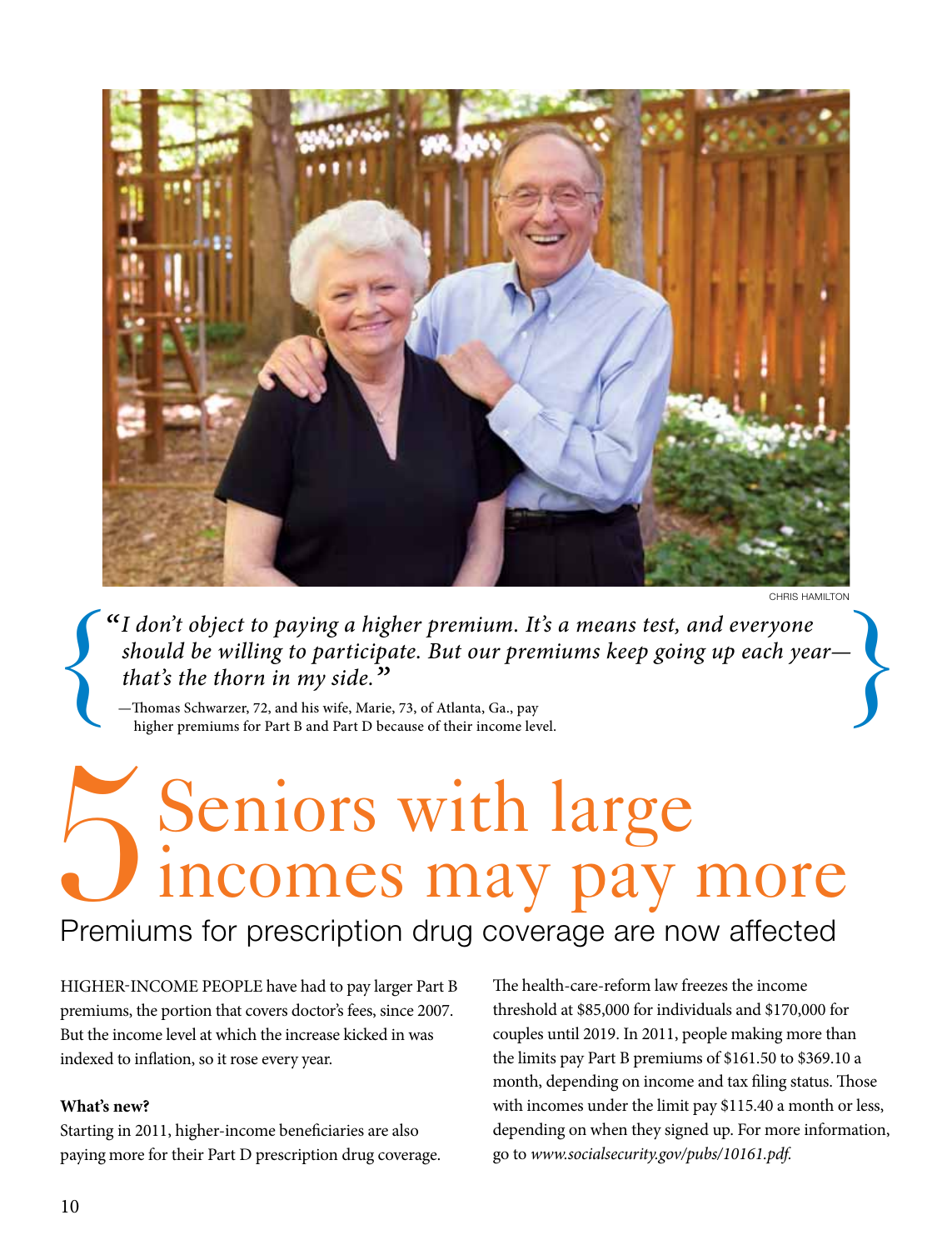## New dates for changing plans  $6<sub>el</sub>$

The open-enrollment period is starting and ending earlier, beginning in 2011

YOU CAN JOIN, DROP, OR SWITCH a Medicare Advantage or Part D plan between October 15 and December 7 in 2011. You can also switch from Medicare Advantage to original Medicare, or vice versa. Your coverage will begin on January 1, 2012.

#### **What else is new?**

For the first time, you will have a special opportunity outside the regular open-enrollment period to switch to a Medicare Advantage or Part D plan that has an overall five-star quality rating from Medicare. You can look up a plan's star rating on Medicare.gov. This "special election period" will start on December 8, 2011, the day after open enrollment ends, and run through November of 2012. You can use this option once per calendar year.

Also, between January 1 and February 14, 2012, you can leave your Medicare Advantage plan and switch to original Medicare. If you make this switch, you also will have until February 14 to add drug coverage. Changes made during this period go into effect the first day of the following month.

#### **What to do**

It's important to review your plans each year before open enrollment to make sure they still meet your needs. For example, all Part D plans have a formulary, a list of covered drugs. But drug plans can change. Your drug could drop off the formulary or be subject to higher cost-sharing. Use Medicare's interactive plan finder at

Medicare.gov to find out which plans in your area cover your drugs and what type of cost-sharing you'll face.

#### **Medicare: Important Dates**

| October 15, 2011-<br>December 7, 2011     | You can change your Medicare health<br>plan or prescription drug coverage for<br>2012.                                                     |
|-------------------------------------------|--------------------------------------------------------------------------------------------------------------------------------------------|
| <b>January 1, 2012</b>                    | New coverage begins if you joined<br>a new plan. New costs and benefit<br>changes begin for existing coverage.                             |
| December 8, $2011 -$<br>November 30, 2012 | You can join a Medicare Advantage or<br>Part D drug plan that has a five-star<br>quality rating. Coverage runs through the<br>end of 2012. |

#### QUESTIONS?

The Medicare Rights Center is a noncommercial, nonprofit organization whose only purpose is to help consumers get the most out of Medicare. Its free Medicare Interactive service at *medicareinteractive.org* can answer your questions.

The government's official site, Medicare.gov, is easy to use if you are comfortable with interactive online sites, and will walk you through the basics. You can also look at and download to your computer the book *Medicare & You 2011*. Seniors wanting help over the phone can call 800-MEDICARE (800-633-4227).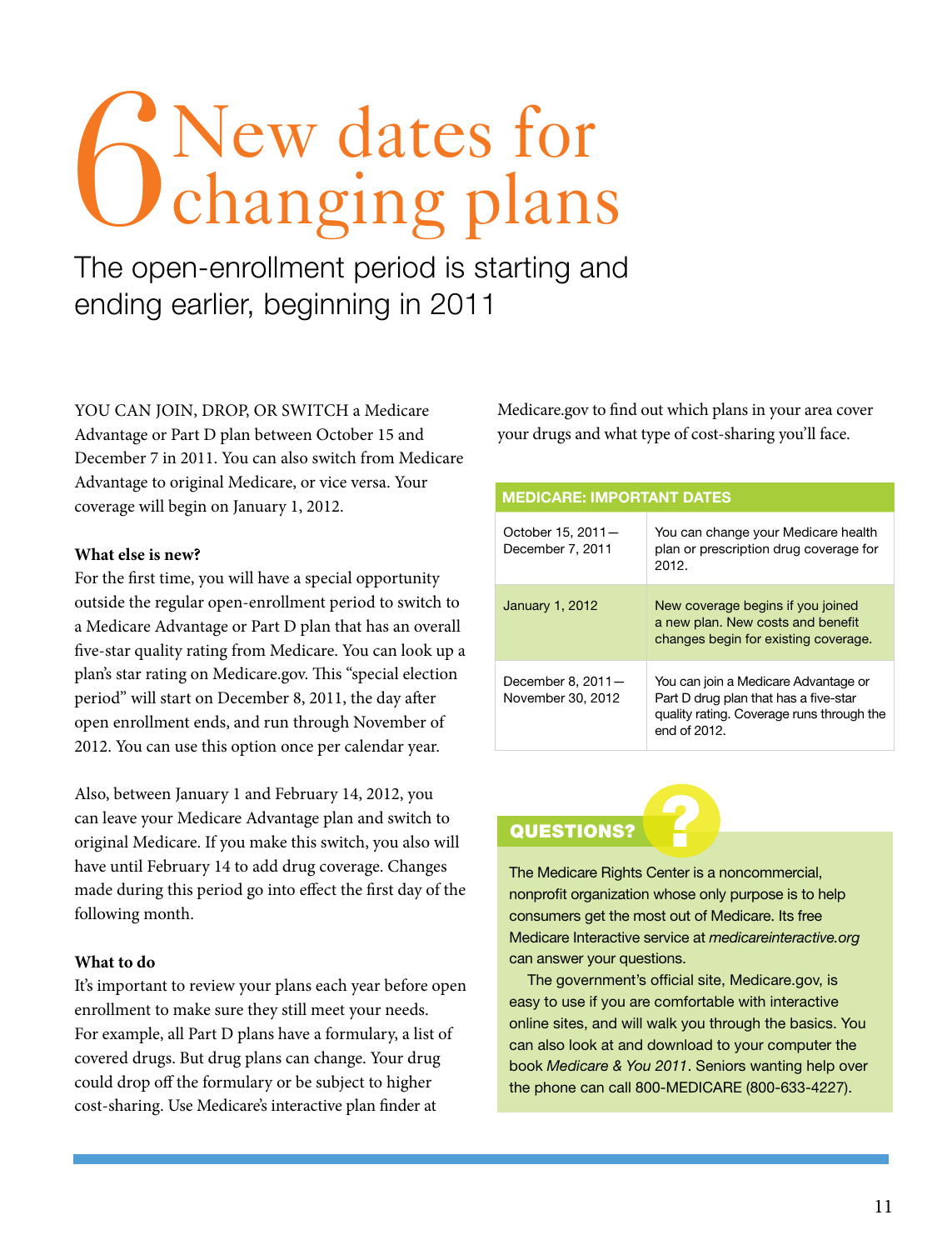## Starting right with Medicare

If you are about to turn 65, educate yourself about the ins and outs of Medicare

#### **When to sign up**

The initial enrollment period for Medicare consists of the three months before, the month of, and the three months after your 65th birthday.

If you want your coverage to start by your 65th birthday, you must sign up during the first three-month period. If you sign up during your birthday month, coverage starts at the beginning of the following month. But if you sign up in the three months after your birthday, you'll face increasingly lengthy delays in the start of your coverage. So, for instance, if your birthday is June 15 but you sign up in September, your coverage won't start until December 1. If your birthday is on the first of a month, the schedule shifts backward a month.

If you or your spouse is still working and has health insurance when you turn 65, *and* your employer has 20 or more employees and offers a health plan, you can wait to sign up for one part of Medicare: Part B, which covers physician services and charges you a monthly premium.

#### **ABCD's of Medicare**

If you are already on Social Security, Medicare will automatically sign you up and send you a notice. If not, you must enroll on your own either online or by visiting the nearest Social Security office.

Medicare Part A covers hospital expenses and is free to anyone who has paid Medicare taxes for more than a decade (or is married to someone who has).

 For Medicare Part B, which covers most other medical expenses except prescription drugs, there's a monthly premium (\$115.40 is the standard amount for 2011; costs for 2012 were not available when we went to press).

 Medicare Part C is Medicare Advantage—private HMOs or PPOs. It combines Parts A and B, and may include a Part D plan.

 Medicare Part D, the prescription-drug benefit, is delivered exclusively through private plans with an average premium of about \$41 a month in 2011.

#### **Do's and don'ts**

If you're not careful when signing up for Medicare, you can blunder into decisions that could lock you out of certain types of coverage down the road and cost you thousands extra over your lifetime. Here's how to avoid the pitfalls:

#### **• Do sign up for Medicare Part B on time.**

Failing to sign up for Part B in time is "the biggest trap in the Medicare program," says Joe Baker, president of the Medicare Rights Center, a nonprofit consumer advocacy group. If you don't sign up for Part B when you should, you will be hit with a harsh penalty: a permanent increase in your premium of 10 percent for every year that you could have signed up but didn't. Most people should sign up either when they turn 65 or when they or their spouses stop working or lose employee health insurance.

There are special considerations for certain groups, however, such as federal government employees. Check with your employee benefit manager to find out whether you are in such a group, then confirm that information with Medicare and Social Security, and take notes on what everyone tells you.

There is one circumstance under which most people can delay enrolling in Part B without penalty: when they have health insurance through either their own or a spouse's current job at a workplace with 20 employees or more. "Unless you or your spouse is actively employed and insured , you need Part B, period," said Bonnie Burns, a Medicare policy specialist with California Health Advocates,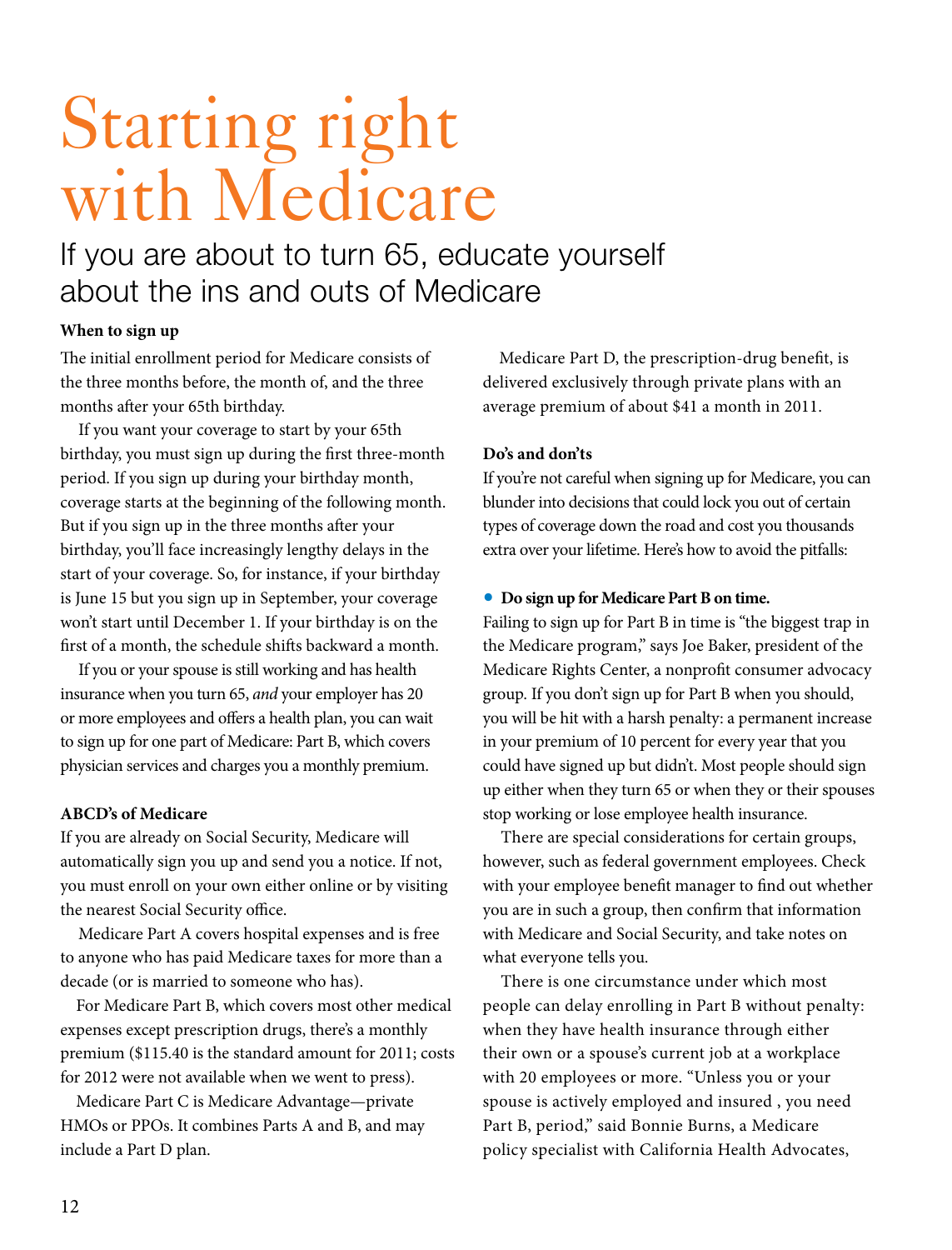a nonprofit consumer organization in Sacramento, Calif. "You'd be surprised at how many people don't know about this rule."

If your workplace has fewer than 20 employees, you should sign up for Part B as soon as you turn 65. Your employee health plan then becomes a secondary plan that kicks in after Medicare has paid its share of the bills.

Consumer counselors warn about these situations that often trip people up:

*You or your spouse retired before 65 and was covered by a company retiree plan.* You must sign up for Part B when you turn 65, even if you are keeping your same retiree plan. After you go on Medicare, the retiree plan becomes a secondary plan.

*The younger spouse stopped working and went on COBRA.* "A typical situation is that the older spouse is on Medicare but doesn't need Part B because the younger spouse is still working," Burns said. "Then the younger spouse stops working and goes on COBRA, and nobody tells them that the Medicare-aged spouse now has to go get Part B."

#### **• Do sign up for Part D when you're eligible.**

As with Part B, you will pay a permanent premium penalty for late enrollment, but for Part D it's 1 percent extra for every month that you could have enrolled but didn't. If you have low drug bills, you might feel that you don't need Part D right now, but you must weigh those savings against incurring a penalty later if you end up needing costly prescriptions as you age.

Your employeeor retiree coverage will exempt you from the penalty if it has "creditable" drug coverage, meaning it's at least as good as a Part D plan. All VA drug coverage is creditable. Your employer must give you an annual notice of whether your plan is creditable. Save that letter and put it where you can find it.

#### **• Do learn how your retiree plan works.**

Retiree health plans can take many forms, according to Rich Fuerstenberg, a partner in the health and benefits practice of Mercer, an international benefits consulting firm. Some employers offer stand-alone retiree plans, and some are the same as the active-employee plan; either type will pay secondary to Medicare. Some

employers offer additional options such as private Medicare Advantage plans. They can interact with Medicare in many complicated ways.

If you have a retiree plan, check with its administrator before making any decisions about your Medicare benefits.

#### **• Don't accidentally lock yourself out of Medigap coverage.**

If you have a Medicare Advantage plan and are 65 or older, federal law allows you to change to a new one every year without worrying about pre-existing conditions. But it's different for Medigap. State laws vary, but in most locations, your premium would reflect your medical history, unless it is during certain protected enrollment periods. Those include when you first sign up for Medicare Part B, when you lose your Medicare Advantage coverage because the plan closes or you move out of its service area, or when you lose your retiree coverage. If you left your Medigap plan to join a Medicare Advantage plan, you can switch back to Medigap without medical screening only if you have been in the plan for less than a year. After that, you might be shut out of Medigap for good if you have certain medical conditions, depending on state laws.

To find out the rules for Medigap in your state, check with your State Health Insurance Assistance Program (see page 14).

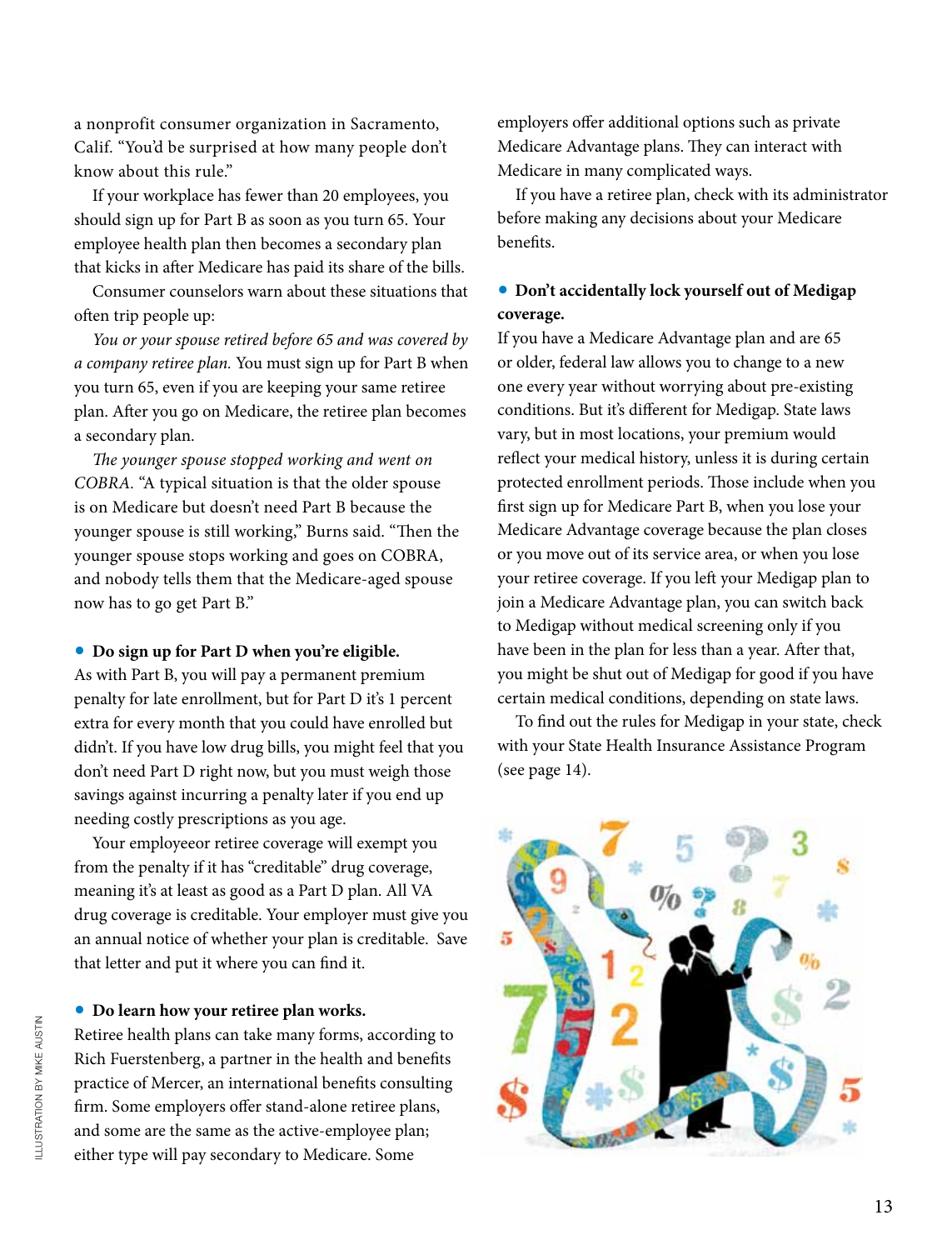### Still have questions?

#### Contact an agency listed below about your plan

For basic information about Medicare, Medicare Advantage, and the Medicare drug benefit, or to obtain a copy of *Medicare & You*: **800-MEDICARE** (800-633-4227) 877-486-2048 (TTY) *www.medicare.gov*

To apply for Medicare benefits: **Social Security Administration** 800-772-1213 800-325-0778 (TTY) *www.ssa.gov*

For help understanding your rights and benefits, and navigating the Medicare system:

#### **Medicare Rights Center**

800-333-4114 *www.medicareinteractive.org*

For information about how Medicare works with VA benefits: **U.S. Department of Veterans Affairs**

877-222-VETS (8387) *www.va.gov/healtheligibility/costs/MedicareDEligibility. asp*

For Medicare inquiries from Spanish speakers: **National Hispanic Council on Aging (NHCOA)** 866-488-7379 *www.nhcoa.org*

For comprehensive information on the health insurance options available to consumers, including a section on health-care reform's impact on older adults:

**U.S. Department of Health and Human Services** *www.healthcare.gov* En español: *cuidadodesalud.gov*

If you suspect fraud: **U.S. Department of Health and Human Services Office of Inspector General** 800-447-8477 800-377-4950 (TTY) *www.stopmedicarefraud.gov*

## Help from your state

For information and free counseling about Medicare, Medigap, Medicare Advantage, and long-term care, contact your **State Health Insurance Assistance Program (SHIP)**. These federally funded programs are not connected to any insurance company or health plan. SHIPs were established to help beneficiaries with plan choices, billing problems, complaints about medical care or treatment, and Medicare rights.

. . . . . . . . . . . . .

#### **Alabama**

800-243-5463 *www.alabamaageline.gov*

#### **Alaska**

800-478-6065 or 907-269-3680 *www.hss.state.ak.us/dsds/medicare*

#### **Arizona**

800-432-4040 or 602-542-4446 *www.azdes.gov*

#### **Arkansas**

800-224-6330 or 501-371-2782 *insurance.arkansas.gov/seniors/homepage.htm*

**California**

800-434-0222 *www.aging.ca.gov/HICAP*

#### **Colorado**

888-696-7213 *www.dora.state.co.us/insurance/senior/senior.htm*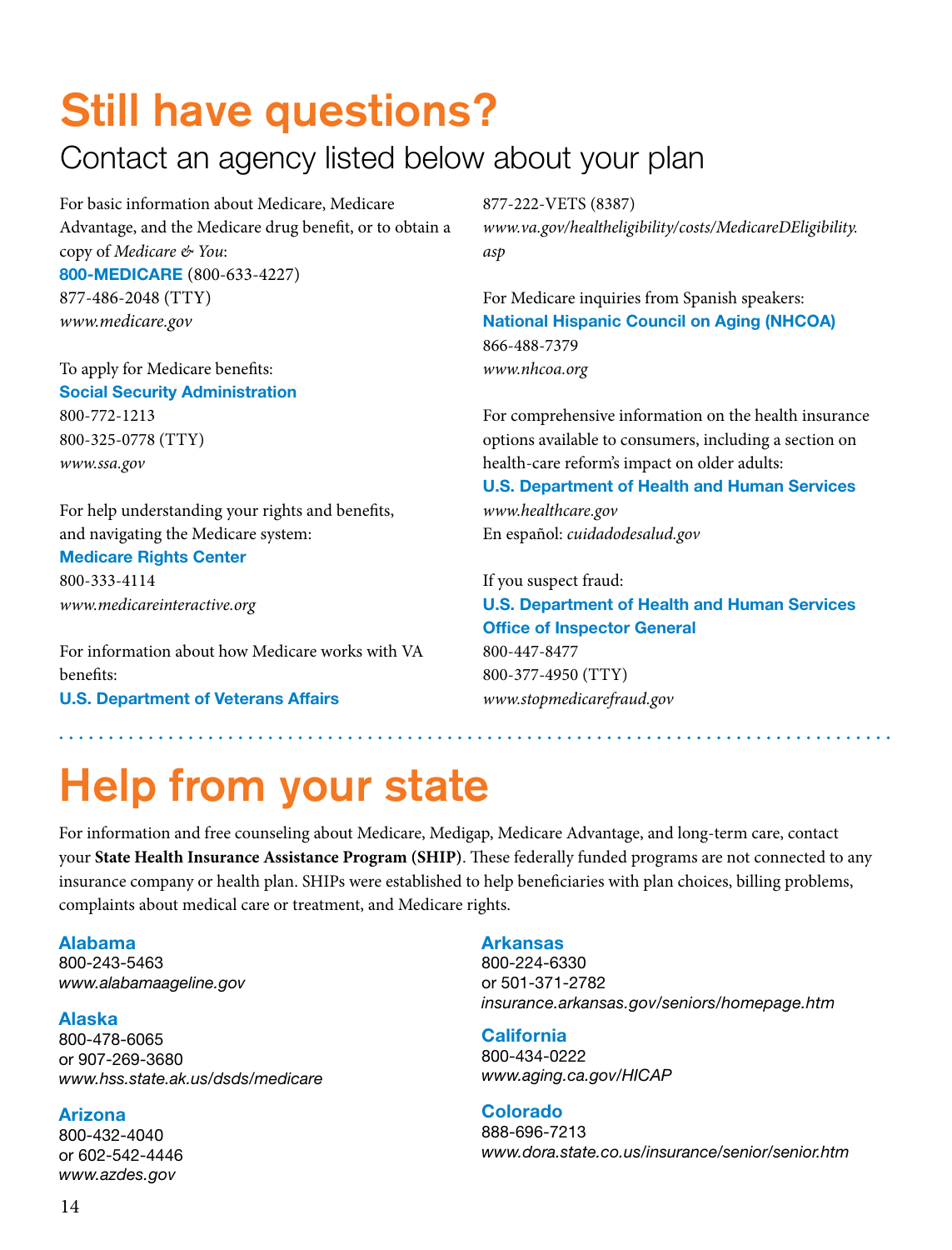#### **Connecticut**

800-994-9422 *www.ct.gov/agingservices/cwp/view. asp?a=2513&q=313032*

**Delaware**

800-336-9500 or 302-674-7364 *www.delawareinsurance.gov/departments /elder/eldindex.shtml*

#### **District of Columbia**

202-739-0668 *dcoa.dc.gov/DC/DCOA/Our+Programs/ Health+Insurance+Counseling*

**Florida**

800-963-5337 *www.floridashine.org*

**Georgia** 866-552-4464 *aging.dhr.georgia.gov/portal/site*

**Hawaii** 888-875-9229 866-810-4379 (TTY) *www.hawaii.gov/health/eoa/SAGEP.html*

**Idaho**

800-247-4422 *www.doi.idaho.gov/shiba/shwelcome.aspx*

**Illinois**

800-548-9034 217-524-4872 (TDD) *insurance.illinois.gov/ship*

**Indiana** 800-452-4800 866-846-0139 (TDD) *www.in.gov/idoi/2495.htm*

**Iowa** 800-351-4664 *www.shiip.state.ia.us/*

**Kansas** 800-860-5260 *www.agingkansas.org/SHICK/shick\_index.html*

**Kentucky** 877-293-7447 *www.chfs.ky.gov/dail/ship.htm*

#### **Louisiana**

800-259-5301 *www.ldi.state.la.us/Health/SHIIP/index.html*

#### **Maine**

800-262-2232 800-606-0215 (TTY) *www.maine.gov/dhhs/oes/hiap/index.shtml*

**Maryland**

800-243-3425 or 410-767-1100 *www.aging.maryland.gov/senior.html#SeniorHealth*

#### **Massachusetts**

800-243-4636 or 617-727-7750 800-872-0166 (TDD/TTY) *www.mass.gov/?pageID=eldershomepage&L=1&L0= Home&sid=Eelders*

#### **Michigan**

800-803-7174 *www.mmapinc.org*

**Minnesota** 800-333-2433 *www.mnaging.org/advisor/SLL\_SHIP.htm*

**Mississippi** 800-345-6347 or 601-359-4929 *www.mdhs.state.ms.us/aas\_info.html*

**Missouri**

800-390-3330 *www.missouriclaim.org*

**Montana**

800-551-3191 *www.dphhs.mt.gov/sltc/services/aging /SHIP/ship.shtml*

**Nebraska**

800-234-7119 or 402-471-2201 800-833-7352 (TDD) *www.doi.ne.gov/shiip*

**Nevada**

800-307-4444 or 702-486-3478 *www.nvaging.net/ship/ship\_main.htm*

**New Hampshire** 866-634-9412 *www.nh.gov/servicelink*